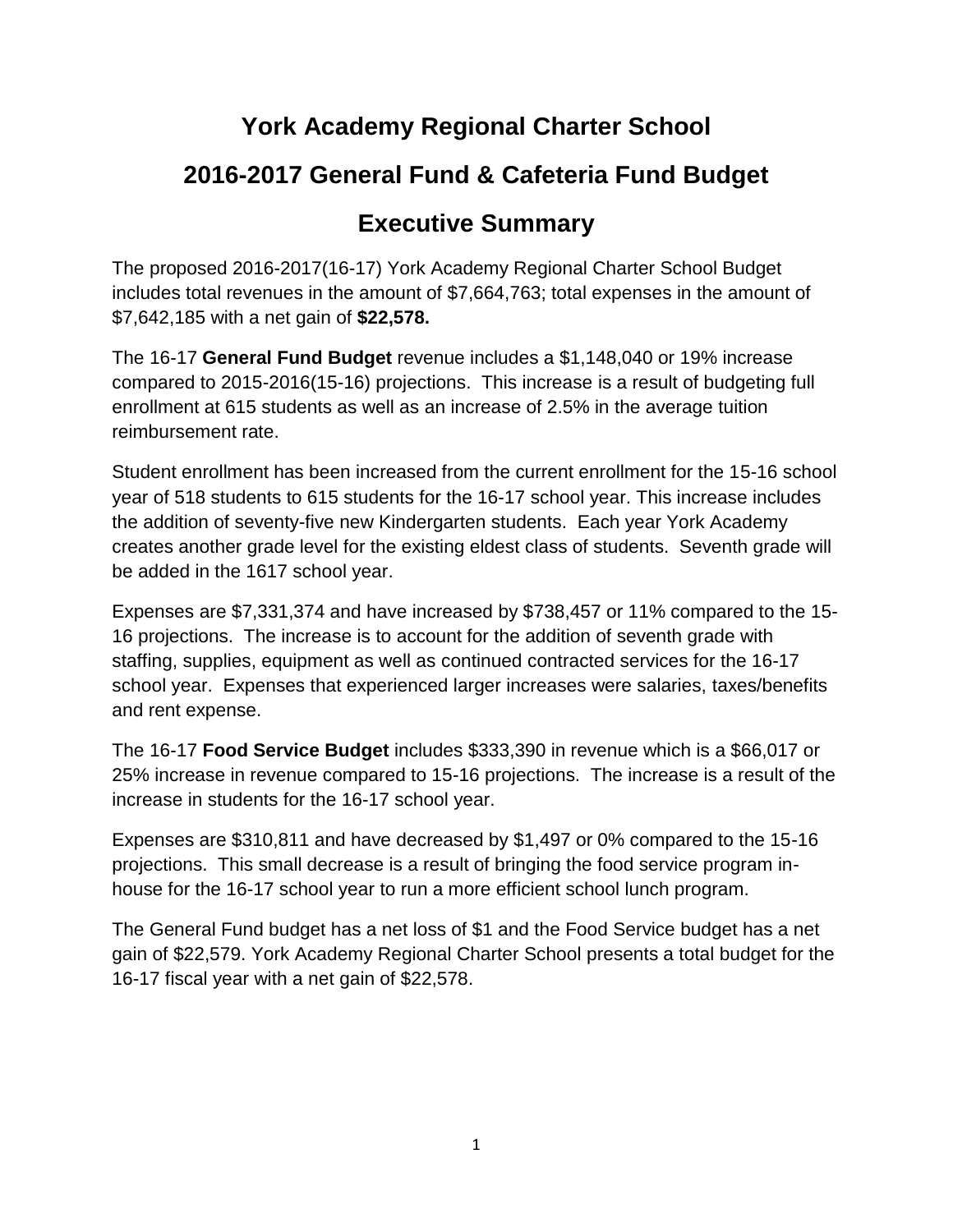

|                                 |             |           | <b>GENERAL FUND BUDGET</b> |            |                  | <b>SALES AND</b> | $\sqrt{n}$ | U       |
|---------------------------------|-------------|-----------|----------------------------|------------|------------------|------------------|------------|---------|
|                                 |             |           | 2015-2016 PROJECTIONS      |            | 2016-2017 BUDGET |                  |            |         |
| Year                            | <u>FY 5</u> |           | $15-16$                    | <b>FY6</b> |                  | $16 - 17$        |            |         |
| <b>Grades</b>                   | <b>K-6</b>  |           | <b>Projections</b>         | $K-7$      |                  | <b>Budget</b>    |            |         |
|                                 | quantity    | unit cost | subtotal                   | quantity   | unit cost        | subtotal         |            |         |
| Revenue                         |             |           |                            |            |                  |                  |            |         |
| <b>Total Student Tuition</b>    |             |           | 5,656,027                  |            |                  | 6,802,014        | 1,145,987  | 20%     |
| <b>Other Revenue</b>            |             |           | 527,306                    |            |                  | 529,359          | 2,053      | 0%      |
| <b>TOTAL GEN FUND REVENUE</b>   |             |           | 6,183,333                  |            |                  | 7,331,373        | 1,148,040  | 19%     |
| <b>Expenses</b>                 |             |           |                            |            |                  |                  |            |         |
| <b>Total Instr. Salaries</b>    |             |           | 1,486,845                  |            |                  | 1,679,165        | 192,320    | 29%     |
| <b>Total Support Salaries</b>   |             |           | 480,122                    |            |                  | 503,789          | 23,667     | 5%      |
| <b>Total Admin. Salaries</b>    |             |           | 578,971                    |            |                  | 587,728          | 8,757      | 2%      |
| <b>Total Maint. Salaries</b>    |             |           | 80,160                     |            |                  | 92,161           | 12,001     | 15%     |
| <b>Total Salaries</b>           |             |           | 2,626,097                  |            |                  | 2,862,842        | 236,746    | 9%      |
| Merit Increase                  |             |           | 127,500                    |            |                  | 127,809          | 309        | 1%      |
| <b>Total Salaries</b>           |             |           | 2,753,597                  |            |                  | 2,990,651        | 237,055    | 9%      |
| <b>Total Payroll taxes</b>      |             |           | 915,167                    |            |                  | 1,084,403        | 169,236    | 18%     |
| <b>Total Insurance</b>          |             |           | 482,451                    |            |                  | 545,708          | 63,257     | 13%     |
| Staff Training & Travel         |             |           | 5,000                      |            |                  |                  | (5,000)    | $-100%$ |
| <b>Total Textbooks/Supplies</b> |             |           | 194,704                    |            |                  | 177,093          | (17, 611)  | $-9%$   |
| <b>Total Contract Services.</b> |             |           | 600,365                    |            |                  | 524,162          | (76, 203)  | $-13%$  |
| <b>Total Equipment</b>          |             |           | 45,500                     |            |                  | 75,200           | 29.700     | 65%     |
| <b>Total Furniture</b>          |             |           | 37,334                     |            |                  | 45,000           | 7,666      | 21%     |
| <b>Total Admin. Fees</b>        |             |           | 269,087                    |            |                  | 283,803          | 14,716     | 5%      |
| <b>Total Oper. Expenses</b>     |             |           | 1,289,712                  |            |                  | 1,605,353        | 315,641    | 24%     |
| <b>TOTAL GEN FUND EXPENSES</b>  |             |           | \$<br>6,592,917            |            |                  | \$<br>7,331,374  | 738,457    | 11%     |
| <b>Net Income (loss)</b>        |             |           | (409, 583)                 |            |                  | (1)              | 409,582    | $-100%$ |